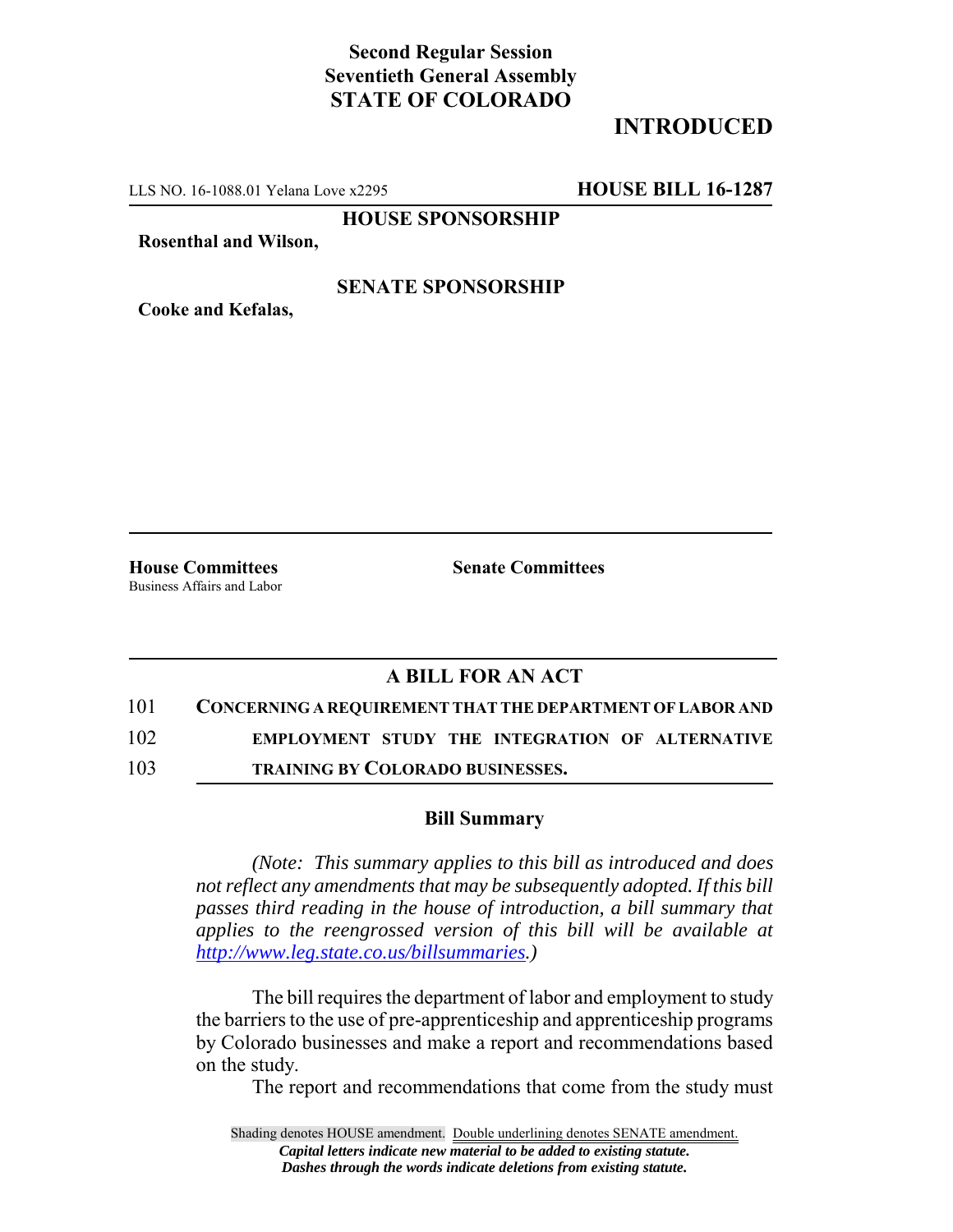be provided to the state work force development council for inclusion in the annual Colorado talent report.

 *Be it enacted by the General Assembly of the State of Colorado:* **SECTION 1.** In Colorado Revised Statutes, 24-46.3-103, **amend** (3) (a) (VI) and (3) (a) (VII); and **add** (3) (a) (VIII) as follows: **24-46.3-103. Key industries talent pipeline working group.** (3) (a) In doing the work specified in subsection (2) of this section, the state council, in partnership with the department of higher education, the department of education, the department of labor and employment, and the Colorado office of economic development, shall coordinate the production of an annual Colorado talent report. In preparing the annual Colorado talent report, the state council, the departments, and the office may use previously collected data and are not required to collect new data for the purposes of the report. The talent report shall: (VI) Include recommendations related to advancing talent pipeline 14 and career pathways development; and (VII) Include recommendations regarding the alignment and consistency of data nomenclature, collection practices, and data-sharing; AND (VIII) INCLUDE THE REPORT AND RECOMMENDATIONS FROM THE DEPARTMENT OF LABOR AND EMPLOYMENT REGARDING PRE-APPRENTICESHIP AND APPRENTICESHIP IN COLORADO, PREPARED AS REQUIRED BY SECTION 8-15-101, C.R.S. **SECTION 2.** In Colorado Revised Statutes, **recreate and reenact, with amendments,** article 15 of title 8 as follows: **8-15-101. Pre-apprenticeship and apprenticeship study - report and recommendations - definitions - repeal.** (1) NOT LATER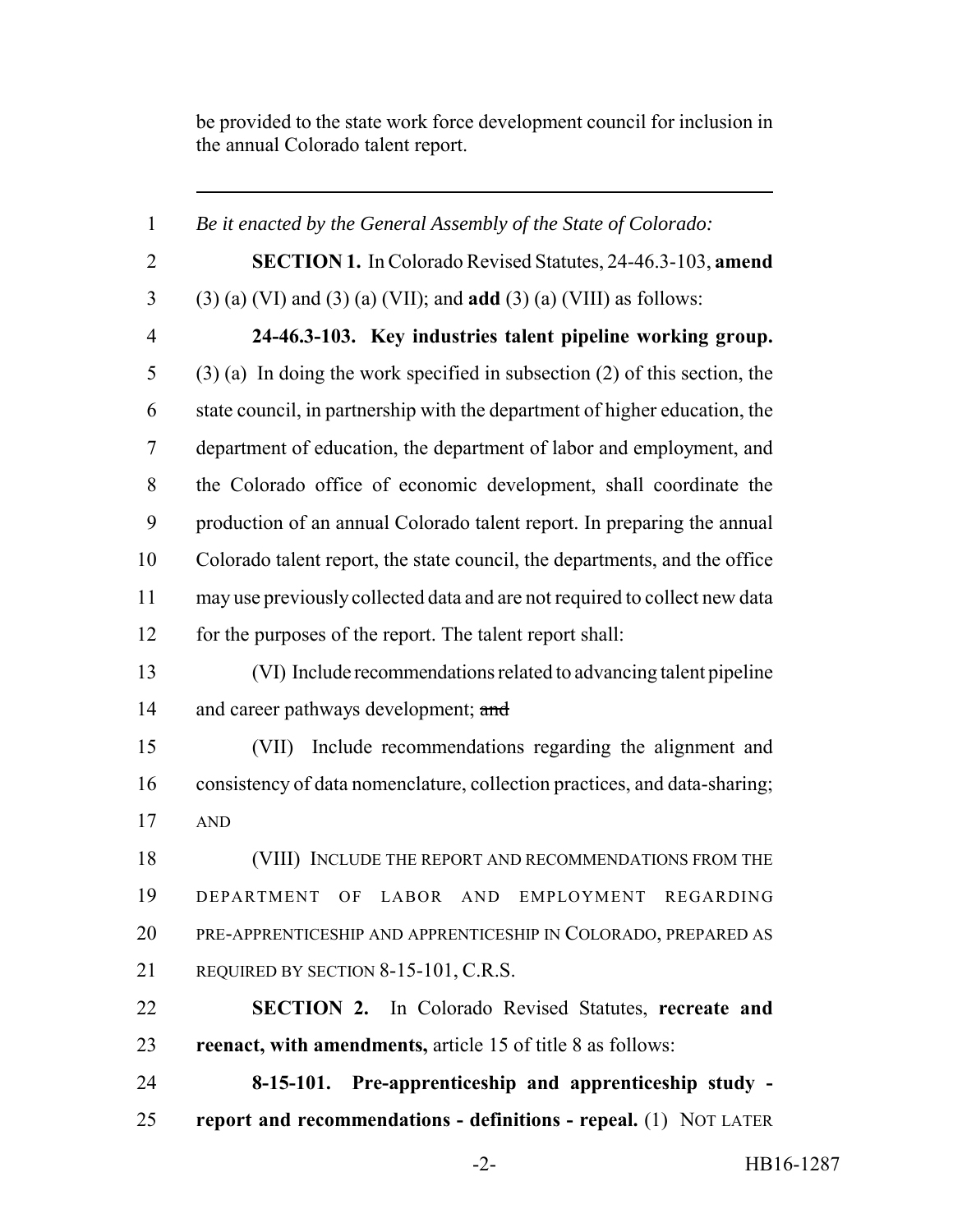THAN JULY 1, 2017, THE DEPARTMENT SHALL REVIEW EMPLOYER AND EMPLOYEE REQUIREMENTS, SERVICES, PROCESSES, BENEFITS, AND OTHER REGULATIONS WITHIN THE DEPARTMENT THAT MAY IMPACT THE ESTABLISHMENT OR INTEGRATION OF PRE-APPRENTICESHIPS AND APPRENTICESHIPS INTO COLORADO BUSINESSES, INCLUDING BUT NOT LIMITED TO A REVIEW OF EXISTING RULES OF THE FOLLOWING DIVISIONS IN THE DEPARTMENT:

8 (a) THE DIVISION OF UNEMPLOYMENT INSURANCE;

(b) THE DIVISION OF WORKERS' COMPENSATION; AND

(c) THE DIVISION OF LABOR.

(2) AFTER COMPLETING THE REVIEW REQUIRED BY SUBSECTION (1)

12 OF THIS SECTION, THE DEPARTMENT SHALL PREPARE A REPORT AND ASSOCIATED RECOMMENDATIONS.

 (3) AFTER ALLOWING FOR A PERIOD OF PUBLIC COMMENT, THE DEPARTMENT SHALL SUBMIT THE REPORT AND RECOMMENDATIONS TO THE STATE WORK FORCE DEVELOPMENT COUNCIL FOR INCLUSION IN THE ANNUAL COLORADO TALENT REPORT, DESCRIBED IN SECTION 24-46.3-103 18 (3) (a), C.R.S.

(4) FOR PURPOSES OF THIS SECTION:

**(a) "DEPARTMENT" MEANS THE DEPARTMENT OF LABOR AND** EMPLOYMENT.

 (b) "PRE-APPRENTICESHIP AND APPRENTICESHIP" MEANS A PROGRAM AS DEFINED BY THE STATE COUNCIL, THE DEPARTMENT, OR THE UNITED STATES DEPARTMENT OF LABOR.

(5) THIS SECTION IS REPEALED, EFFECTIVE JULY 1, 2017.

 **SECTION 3. Act subject to petition - effective date.** This act takes effect at 12:01 a.m. on the day following the expiration of the